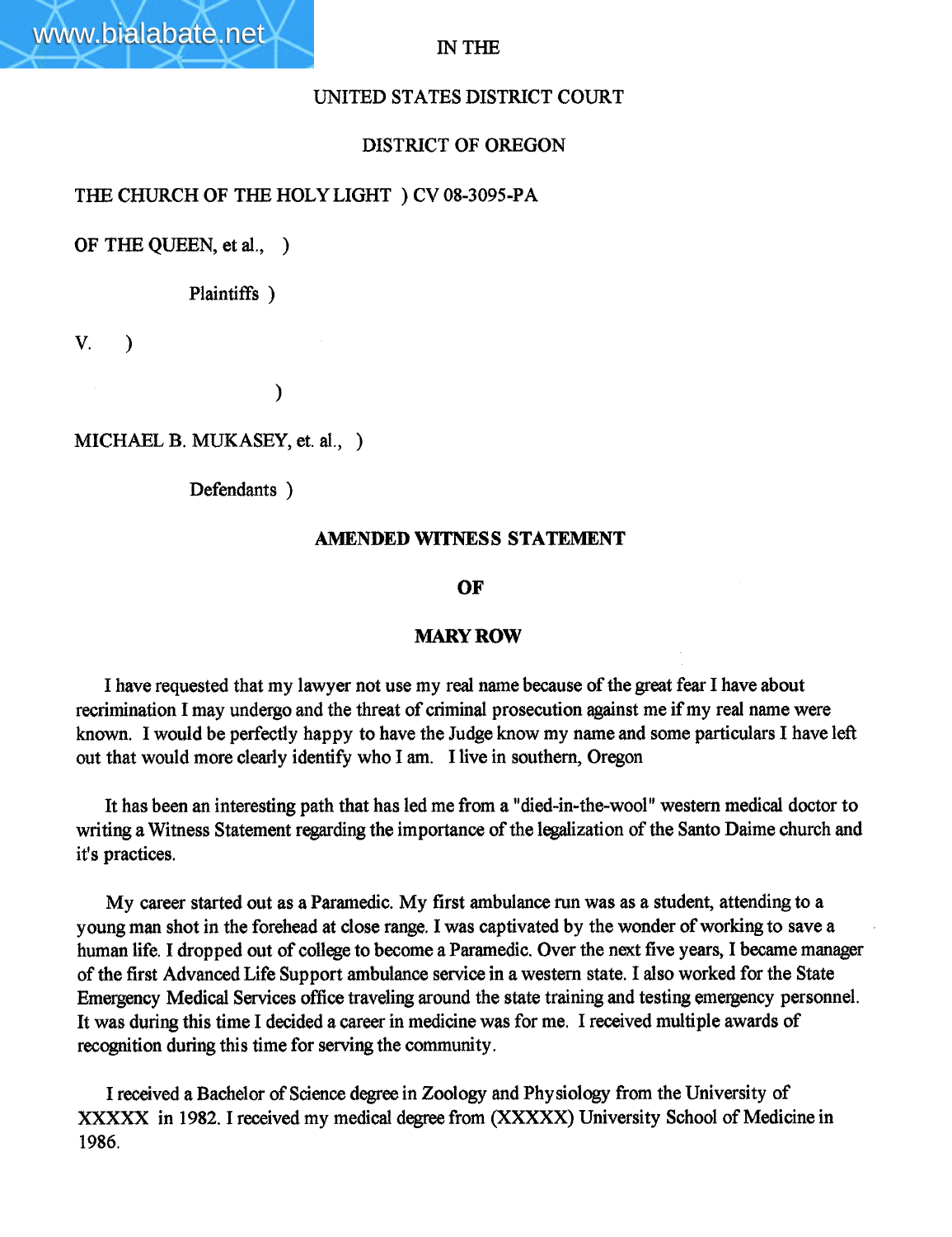www.bialabate.net<br>www.bialabate.net northwest. Thereafter, I completed a Pulmonary Critical Care Fellowship at XXXXX in 1991.

I chose Pulmonary and Critical Care Medicine Fellowship training, as the intensity was similar to emergency medicine, but with a component of ongoing care and relationship with the patient and families not found in the emergency room. I was offered an opportunity to start up a pulmonary critical care service for a large Medical Center, accepted the position, and became the founder of a successful pulmonary- hospital clinic, XXXXX Lung Institute, in the northwest.

I served as Director of Critical Care plus Director of Respiratory Therpy for 8 years. I served as the Chairman of the Medicine Deparment for 2 terms, 4 years, and served on the Credentials Committee, the Ethics Committee, and countless other small committes, and was overall extremely active with all layers of medcine - both administrative and clinical.

Critical Care Medicine is a high intensity, demanding job where people's lives are in one's hands every day. I became extremely adept at usual ICU care, managing the sickest patients in the hospital. I marveled at how we physicians can manipulate every single organ system of the body with drugs and machines. The harder part was what they did not teach us in medical school or any of the years of training, and that was how to deal with families facing the loss of loved ones, and the agonizing decisions regarding life support issues. Untold hours spent providing guidance, counseling, emotional support, etc to both the families and other staff began to take a toll on me. I started to look around hoping to find coping skills from other physicians, especially my parners as well as mature practitioners. What I saw were people strugging to keep it together, major depression, lackluster heath, rocky relationships, and realy high alcohol use amongst heath care providers. I did not want to become one of the walking wounded, but I realy did not know what to do. As luck would have it, I had a very wise patient who was a nurse who told me about a medical conference that was on "alternative medicine". She suggested I check it out, because "those people" seemed to really enjoy what they were doing.

I signed up for the conference, and she was right! These doctors and nurses and other providers were not only happy and thriving, but they were performing state of the art health care, with heart. What a concept! Ultimately, I was accepted into the University of Arizona Integrative Medicine Fellowship Program, championed by Dr. Andrew Weil.

Later, in another fortuitous moment in life, a friend invited me to join in a ceremony to be performed by a shaman traveling in the area from Peru. Only because I have a great deal of respect and trust for this friend did I agee to attend, and I daresay it was lire channg. Little did I know I could find religion from a practice performed by the medicine men and women from various indigenous cultures around the world for hundreds of years. I came to understand a different way to relate to others with a compassion and respect I had not known.

I began to yearn for a spiritual community that could speak to this new way of being. I learned about the Santo Daime church in Ashland, and for years decided against seeking out the Church after hearing the Church leader had been arrested and taken to jail for his practices. I felt I could not risk my career by attending this church, but ultimately the tug became so strong, I asked to visit. It was everything I needed. Ultimately, despite the risk, I asked to join.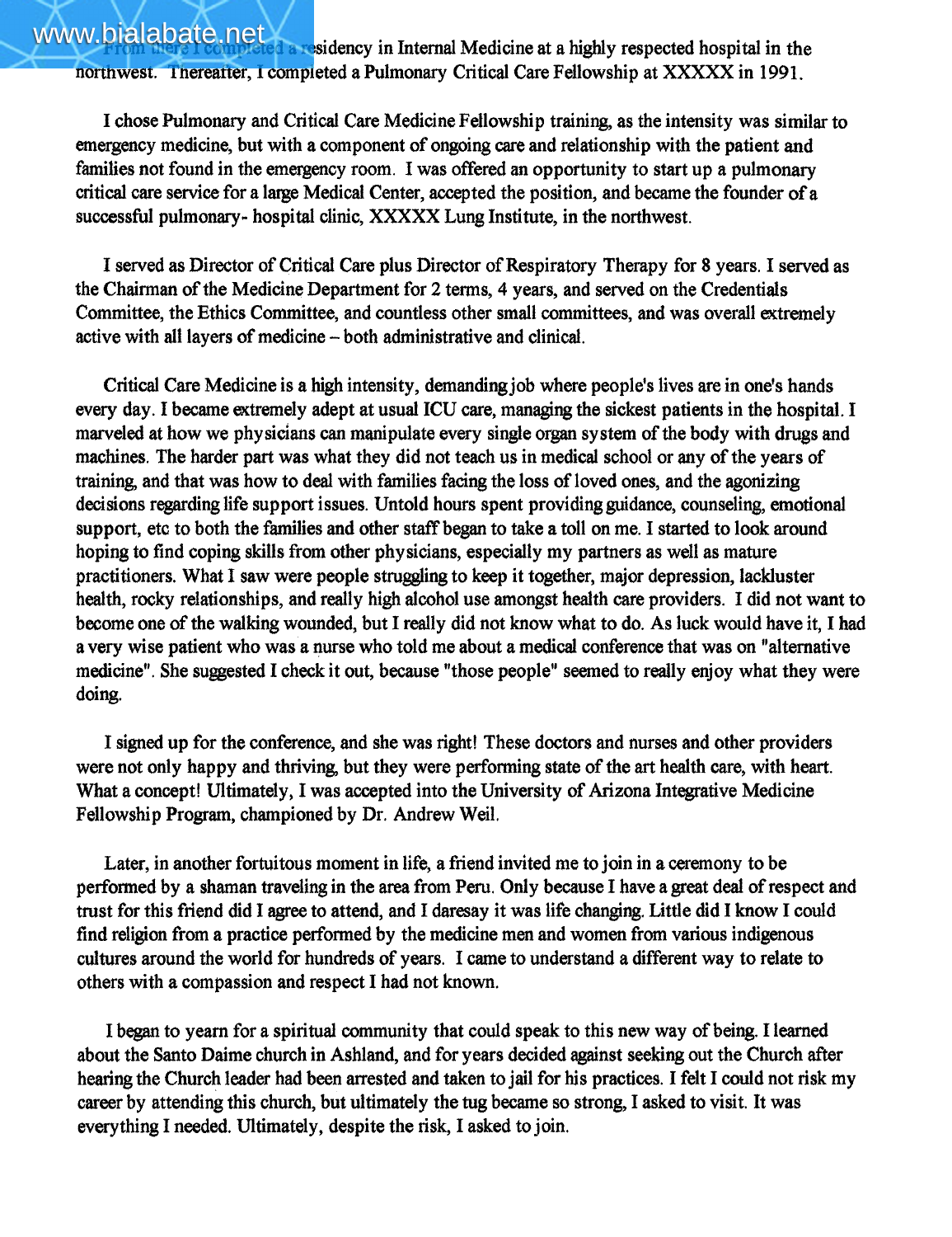# www.bialabate.net<br>I found God and Christ's teachings. My grandfather was a Lutheran minister, and I had been instructed in the teachings of the Bible since childhood, but it never really spoke or appealed to me. In the Santo Daime, I found myself becoming a "religious person."

Here I was, relearning about God and Jesus and prayer and all the things I formerly discounted or felt I did not need in my life. Since becoming a member of the church, I have learned respect and forgiveness and acknowledgement that all humans are equal and deserving. I have learned to be nonjudgmental. I have learned compassion. The Santo Daime teaches this is the best way to be in the world, and particularly as a doctor. I am now able to be with patients and families in a way of caring and compassion I never dreamed possible. And I am the happiest and most fulfilled I have ever been.

Except one huge problem: the federal government treats the Daime as though it is illegal. This is why I have requested to remain anonymous for now. I have sued the government and although my religious practices are perfectly legal, the government has clearly indicated it may arrest and prosecute any members of the Santo Daime church who bring the tea into the United States or take it at services. Therefore by becoming a plaintiff I have revealed that I am a member of the Church and as long as the government continues to ban the tea, I am in imminent danger of arrest.

As the Oregon Pharmacy Board properly found, this is not an addictive "drug" or a "drug of abuse." Church members do not get "high". Recognize this is not an easy path, and not many people have been called to this type of religion. I believe in this country where autonomy and personal and religious rights and freedoms are allowed and condoned, I should be free to practice my religion without fear of persecution or arest

The members of my church are not zealots, fanatics, or drug addicts. They are not bigots or hate mongers. They practice acceptance and tolerance as a central tenet of our Christian belief system. They are from all walks of life and are devoted to a path of self-learning, self-awareness, and self-realization that leads to healing on all levels. I truly admire and respect each and every person for his or her practice, eah knowing the underlying fears of cultural reprisal we all live under. I invite anyone who might entertain fear or a notion that this practice might interfere with my capabilities as a physician to come to my world in the hospital and follow me around for a day. Fear is a response to ignorance.

I have agonized over the fear of arest and prosecution if federal agents know who I am as a church member. I am in great fear that the DEA and other agencies that I deal with as a medical doctor will seek reprisals against me. Such actions have historically occurred. For example, Oregon physicians who administered a Controlled Substance to patients pursuant to Oregon's Assisted Suicide Laws were threatened by the same defendants as in this case with having their licenses to prescribe controlled substance revoked and that they might be prosecuted criminally even though Oregon had determined that administering the substance was a valid medical practice.

I am also concerned that until this Court declares our practice legal, that I and the hospital I am associated with, will be the object of recrimination by professionals who have a very myopic view of these subjects.

I have chosen to come forward because it is so morally wrong for the government to force us to act as though our sacred "Daime" tea is a drug, when it is the vehicle for us to receive the body and spirit of Christ and imbibe his teachings.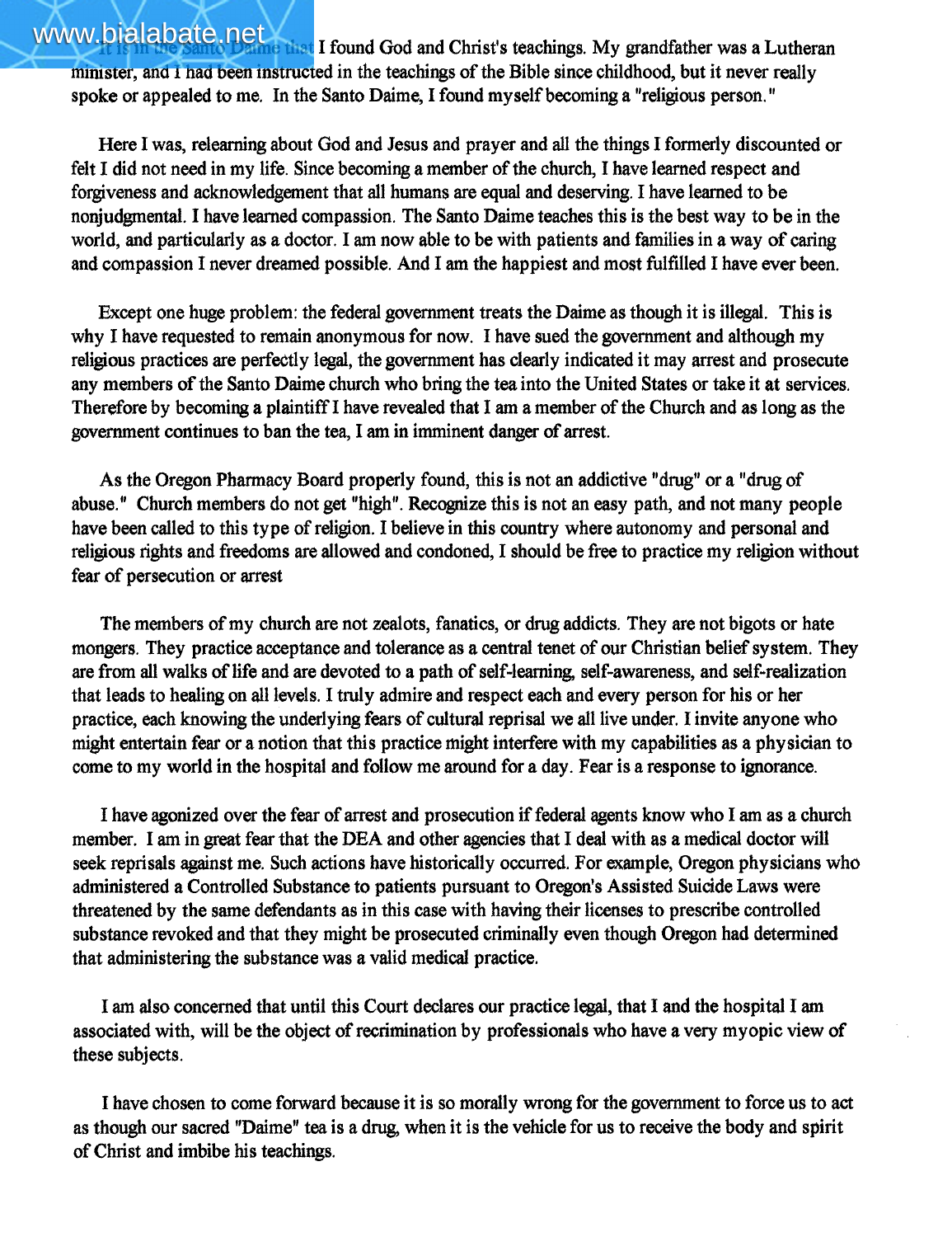www.bialabate.net<br>www.bialabate.net immediate protection from any retribution by the defendants in this case.

The only information held back in the Witness Statement are my name, the town I curently live in, the names of the two Medical School I attended, and the hospitals I have been associated with. I am happy to provide these names to the Court.

Pursuant to 28 USC Section 1746, I declare under penalty of perjury that the foregoing is true and correct.

Executed on this<sup> $3$ </sup>lday of  $/2$ , 2008.

Mary Row

Respectively Submitted,<br>*Many* Low